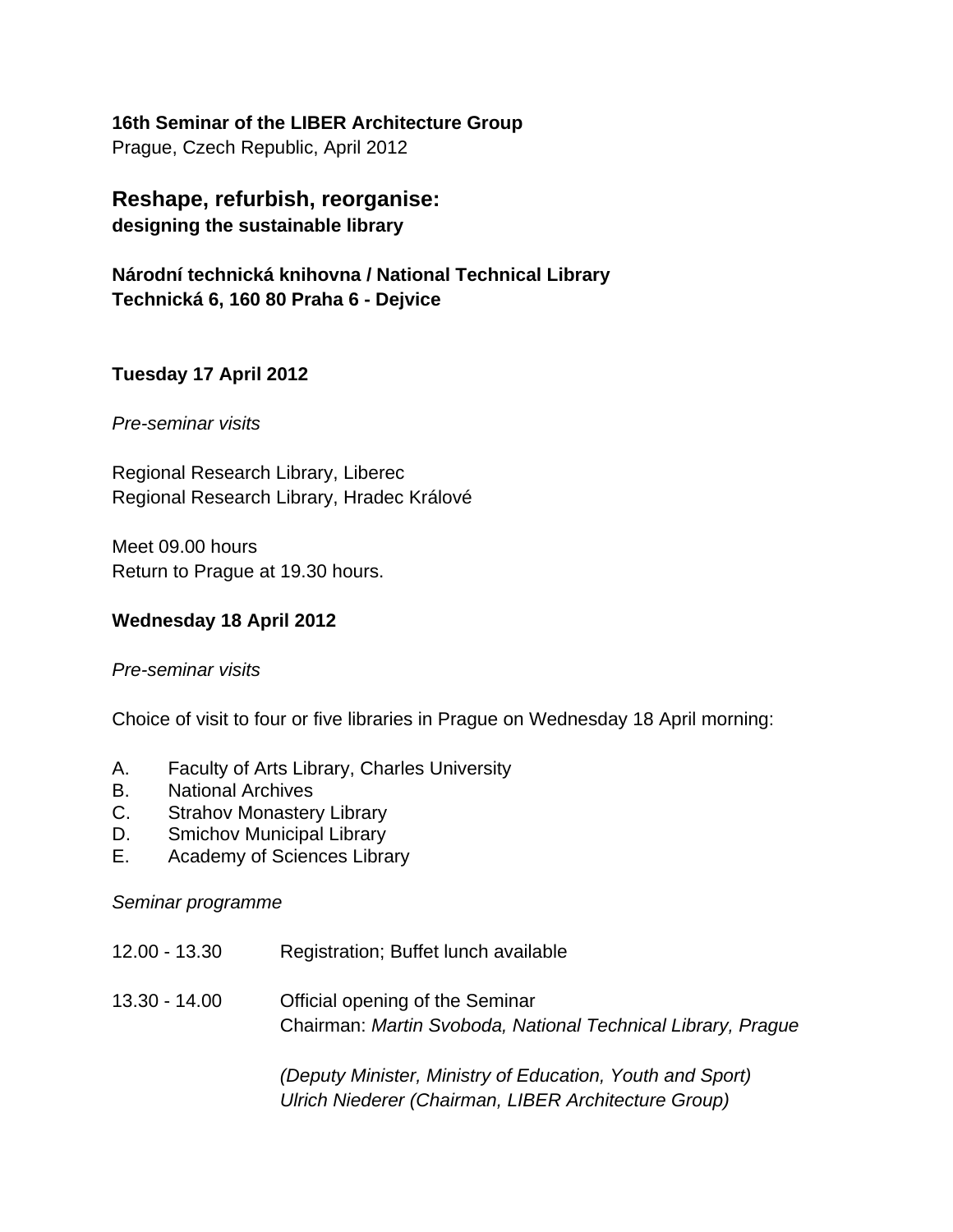| 14.00 - 15.00 | Keynote speaker<br>Chairman: Martin Svoboda, National Technical Library, Prague                                                 |
|---------------|---------------------------------------------------------------------------------------------------------------------------------|
|               | Helle Juul (Juul and Frost, Architects, Copenhagen)                                                                             |
| 15.00 - 15.30 | Coffee break                                                                                                                    |
| 15.30 - 17.00 | Session 1: Setting the scene<br>Chair: Liesbeth Mantel, Delft University of Technology                                          |
|               | Higher education and libraries in the Czech Republic<br>(Speaker from the Conference of Rectors or Higher Education<br>Council) |
|               | Putting students first: Learning and libraries<br>Graham Bulpitt, Kingston University London                                    |
|               | <b>Research: Overview</b><br>Hans Geleijnse, Library Strategy Consultant                                                        |

*Past President of LIBER*

# **Thursday 19 April 2012**

| $9.00 - 10.30$  | Session 2: Sustainability<br>Chair: Karen Latimer, Queens University, Belfast                                                                                                   |
|-----------------|---------------------------------------------------------------------------------------------------------------------------------------------------------------------------------|
|                 | The role of the building envelope in the sustainable architectural<br>conception: building envelope design, energy efficiency and<br>renewable energy<br>Anna Wagner, architect |
|                 | Czech project to refurbish theatre                                                                                                                                              |
| $10.30 - 11.00$ | Coffee break                                                                                                                                                                    |
| $11.00 - 12.30$ | Session 3: Refurbishment of buildings<br>Chairman: Philippe Marcerou, Sorbonne, Paris                                                                                           |
|                 | Modena project                                                                                                                                                                  |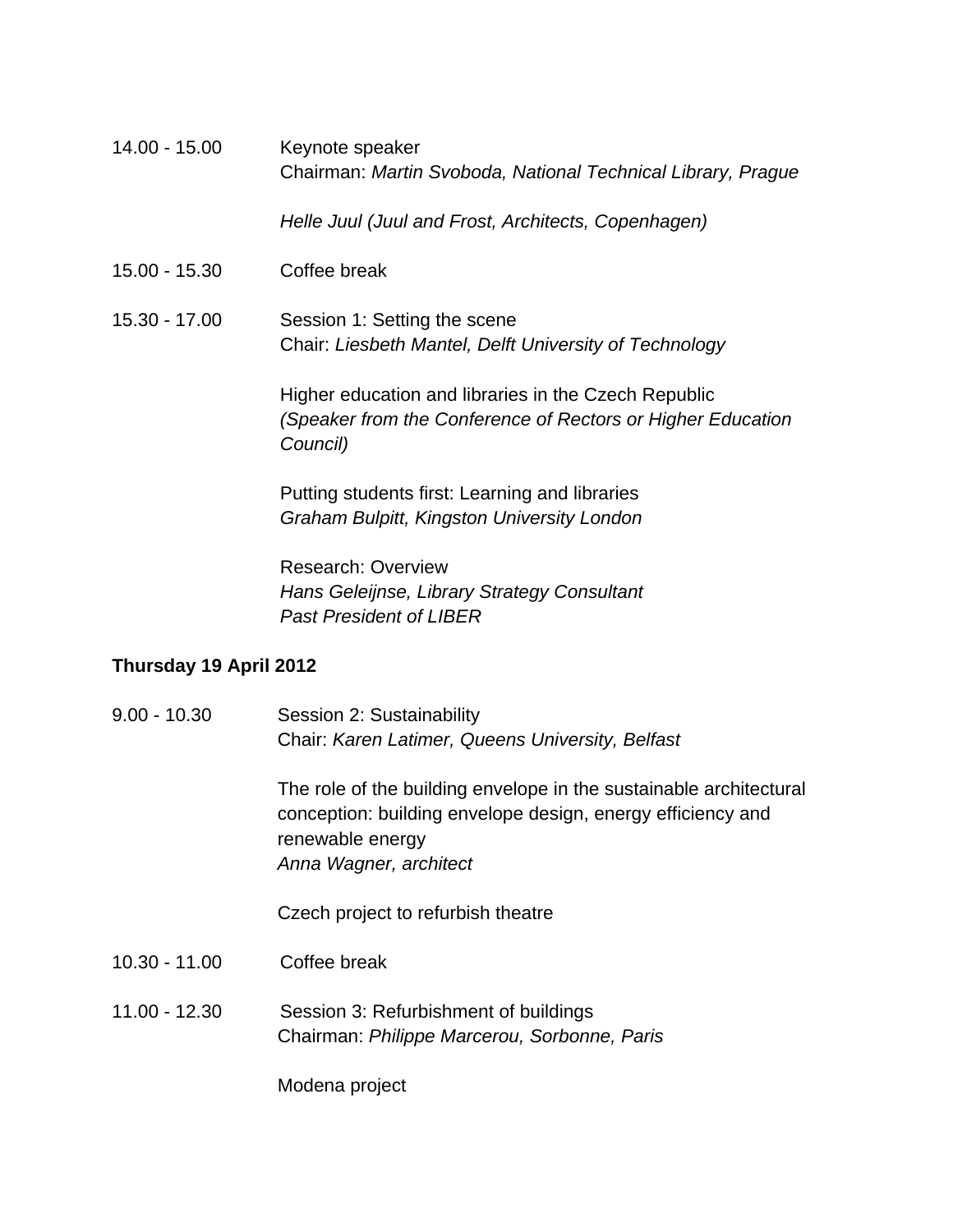|                 | Alessandro Bertoni, Università Ca' Foscari, Venice                                                                         |
|-----------------|----------------------------------------------------------------------------------------------------------------------------|
|                 | <b>Ghent project</b><br>David var Severen, University of Ghent                                                             |
|                 | Refurbishment of the National University Library, Strasbourg<br><b>Christophe Didier</b>                                   |
| $12.30 - 14.00$ | Lunch and poster session                                                                                                   |
| $14.00 - 15.30$ | Session 4: Re-organising and re-purposing space<br>Chair: Inken Feldsien-Sudhaus,<br>Technical University, Hamburg-Harburg |
|                 | <b>Freiburg University Library</b><br>Dr Antje Kellersohn, Albert-Ludwigs-University Freiburg                              |
|                 | Royal Library, Copenhagen<br>Steen Bille Larson (Deputy Director General)                                                  |
|                 | Introduction to visit to National Technical Library<br>Architect<br>Designer                                               |
| 15.30           | Visit to National Technical Library                                                                                        |
| Evening         | Conference dinner                                                                                                          |

### **Friday 20 April 2012**

9.00 - 10.30 Session 5: Technical aspects of buildings Chair: *Márta Virágos, University of Debrecen, Hungary*  A crash course into acoustics *Jan David Hanrath, hanratharchitect BV/ H2 interactive BV*  The O.A.S.E. - an example of modern, well-designed learning spaces